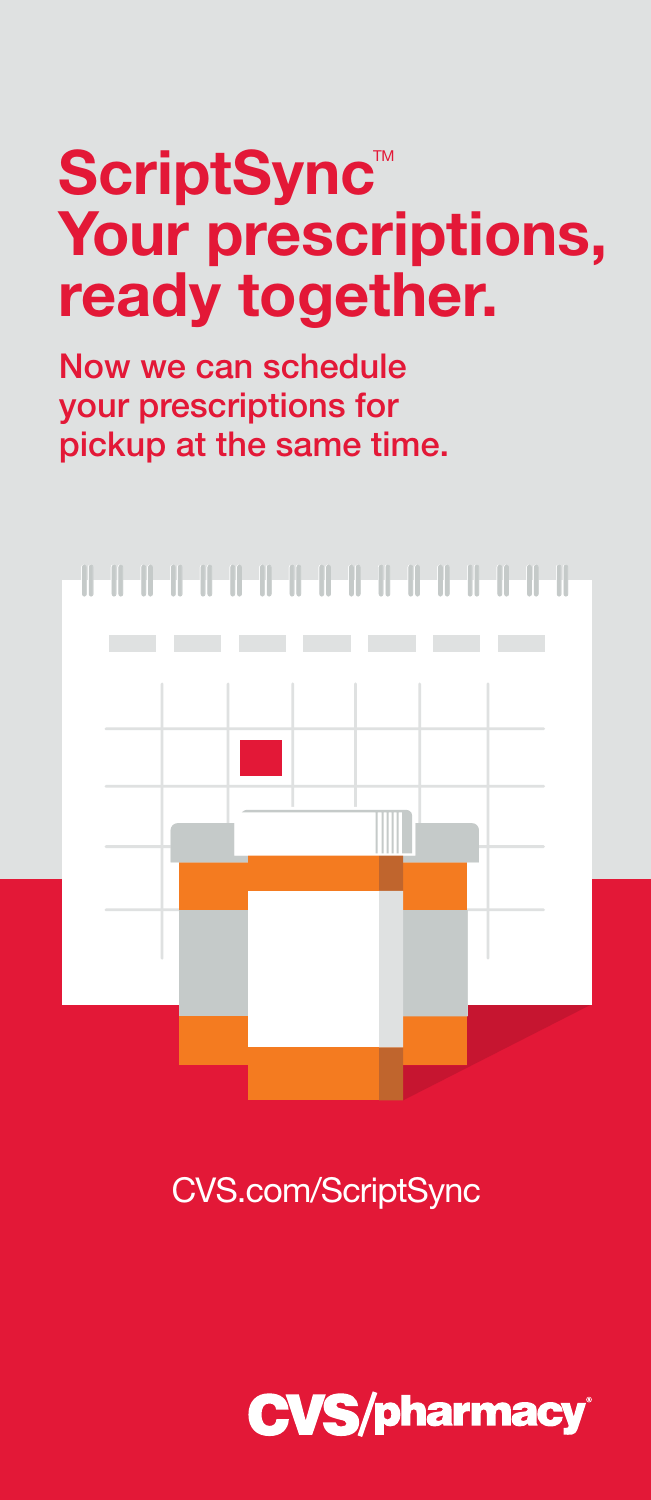It's our pleasure to be able to offer ScriptSync<sup>™</sup> to our patients, many of whom are on more than three prescriptions each month and make several trips to the pharmacy. This service will save them time, simplify the process and help them to stay on their medications.



### **What to expect.**

**We'll work together to identify the eligible prescriptions\* you'd like to pick up together —** whether you're picking up for yourself or you're a caregiver picking up for someone else.

**Your refills will be coordinated for pickup on one pickup date each month,** saving you trips to the pharmacy.

**Before each pickup date, you'll receive a reminder call or text message\*\*** letting you know your prescriptions are ready.

**Online access allows you to quickly add or remove prescriptions at your convenience at CVS.com/ScriptSync**  You can also call and speak to your local pharmacy team anytime you need to make a change.

\***Eligible prescriptions:** 30-day medications taken on a regular basis for an ongoing medical condition. Excludes controlled substances.

\*\*If you are enrolled in one of these communication channels.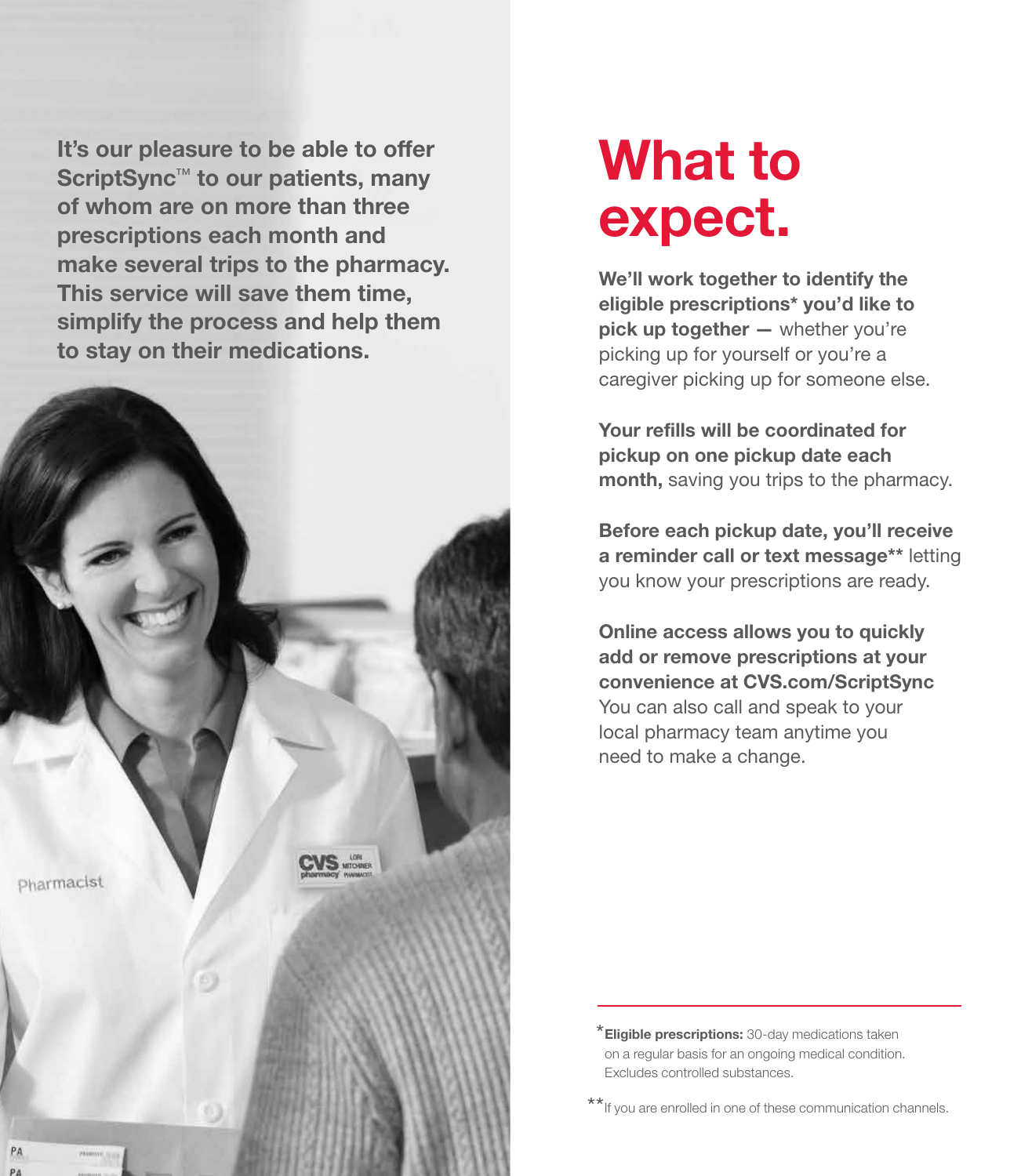# **How it works.**



Work with your pharmacy team to identify which of your eligible prescriptions you'd like included in ScriptSync™ and select your first ScriptSync pickup date.\*



Once your prescriptions and ScriptSync pickup date have been selected, our team will work with you to determine if alignment fills\*\* are needed, and we'll take care of the details from there.

#### **2. Pick up**



Just prior to your first ScriptSync pickup date, you'll receive a call or text message† letting you know your ScriptSync order is ready.



On your scheduled ScriptSync pickup date, head over to your pharmacy to pick up your ScriptSync order.

#### **1. Align 3. Maintain**



Your prescriptions will be refilled on a recurring 30-day schedule. If we notice a prescription needs to be renewed, we'll take care of contacting your health care provider.



Visit **CVS.com/ScriptSync** to access and manage your prescriptions and view frequently asked questions anywhere, anytime.

- View your prescription information
- Add or remove prescriptions from the ScriptSync service
- Verify the status of your ScriptSync order
- Confirm or change your ScriptSync pickup date

<sup>\*</sup> **ScriptSync pickup date:** The date your ScriptSync order will be ready for pickup. We'll work with you to identify your first pickup date on the day that works best for you, based on the number of prescriptions you've chosen to fill and when you'd like to pick them up.

<sup>\*\*</sup>**Alignment fill:** A small amount of medication that helps get your refills on the same schedule. We'll only prepare an alignment fill if it looks like you'll run out of medication associated with your ScriptSync pickup date. To align prescriptions on a 30-day cycle, one or more additional co-pays may be required by your plan;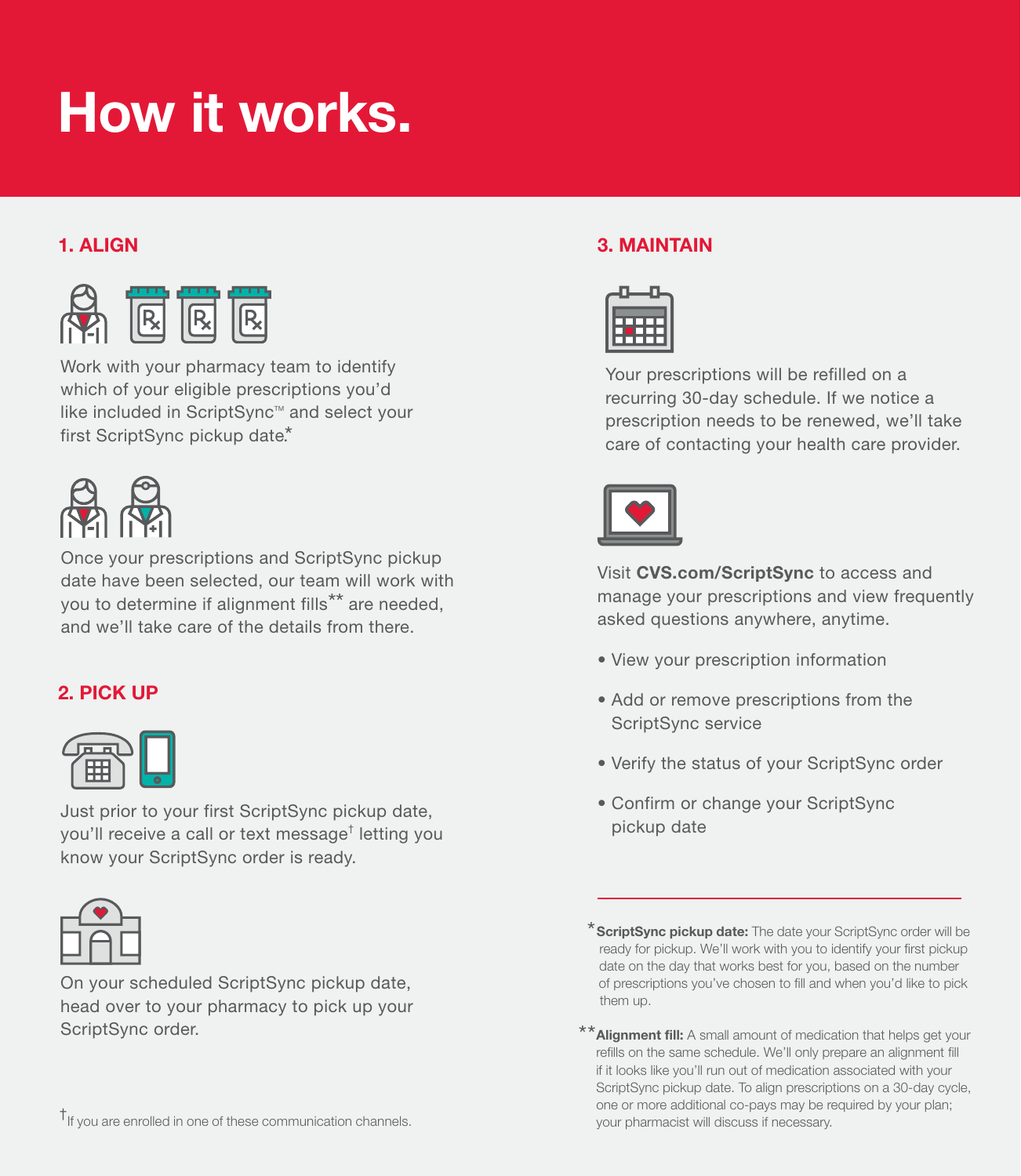# **Access and manage your prescriptions online.**

Viewing and updating your prescription information online is quick and easy. To get started, simply visit **CVS.com/ScriptSync** and create an account. While online you can:



**View your prescription information.**  Here you'll be able to view details about your medications.

#### **Add or remove prescriptions from your ScriptSync™ service.**

For example, your health care provider may discontinue a medication, try a new medication or decide to prescribe a different dose of a medication you are already taking.



**Verify the status of your ScriptSync order for yourself and those for whom you care.**



**Confirm or change your ScriptSync pickup date to a date that works for you.**

**CVS.com/ScriptSync** is available 24 hours a day, 7 days a week so that you can be sure your ScriptSync order is current.

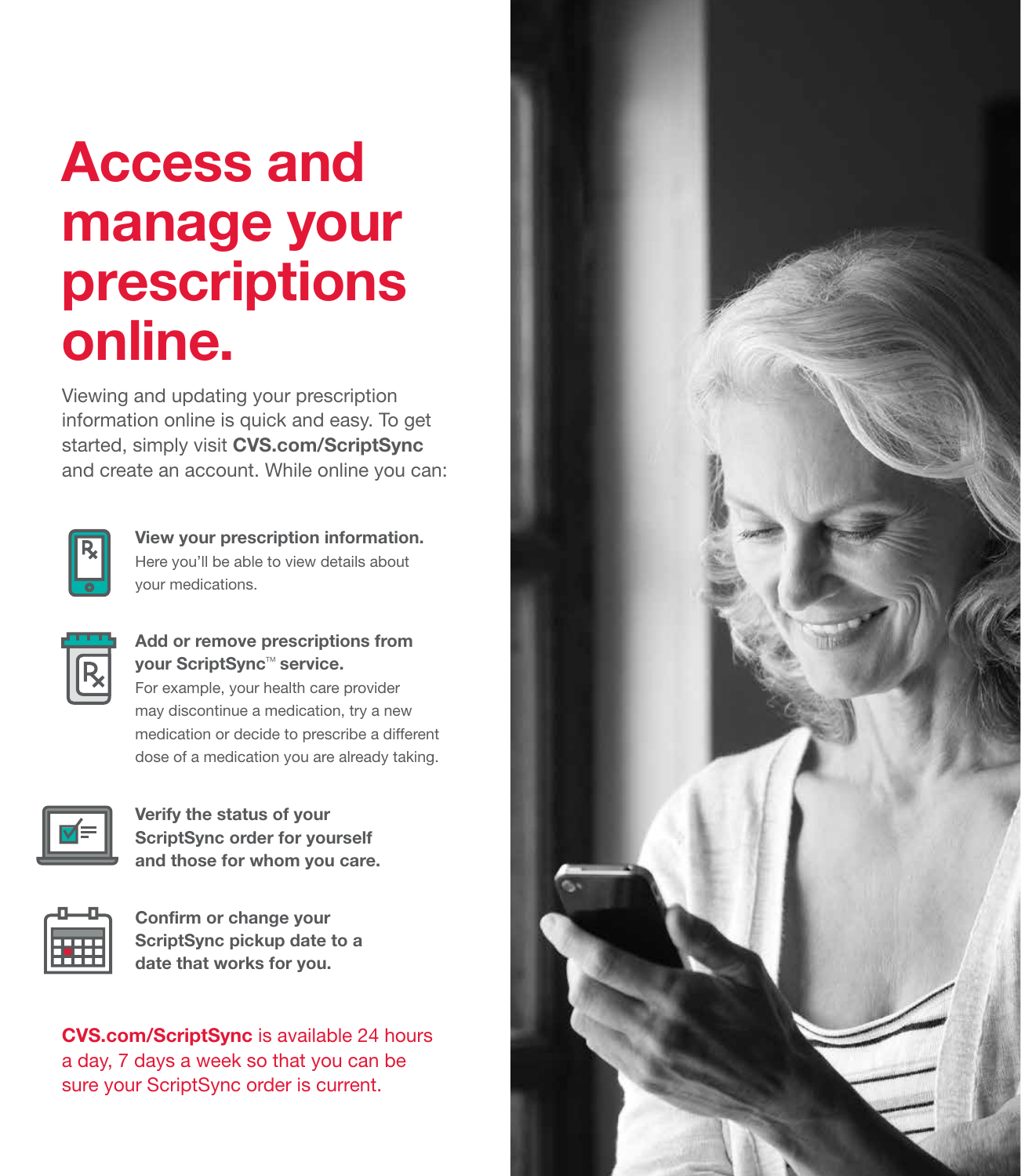**Spend less time managing your prescriptions and more time enjoying your life with ScriptSync™ .**

## **Your questions, answered.**

#### **ALIGNING YOUR PRESCRIPTIONS**

#### **Which prescriptions are eligible for ScriptSync?**

We can coordinate select prescriptions that can be refilled every 30 days. Some medications, including 90-day prescriptions, aren't eligible at this time.

#### **Will I need to order refills?**

No. We'll coordinate your refill dates and then refill your prescriptions together. We'll also contact your health care provider for a new prescription if we notice it needs to be renewed.

#### **What is an alignment fill?**

An alignment fill is a small amount of medication that helps get refills on the same schedule. We'll only prepare an alignment fill if it looks like you'll run out of medication associated with your ScriptSync pickup date.

To align prescriptions on a 30-day cycle, one or more additional co-pays may be required by your plan; your pharmacist will discuss if necessary.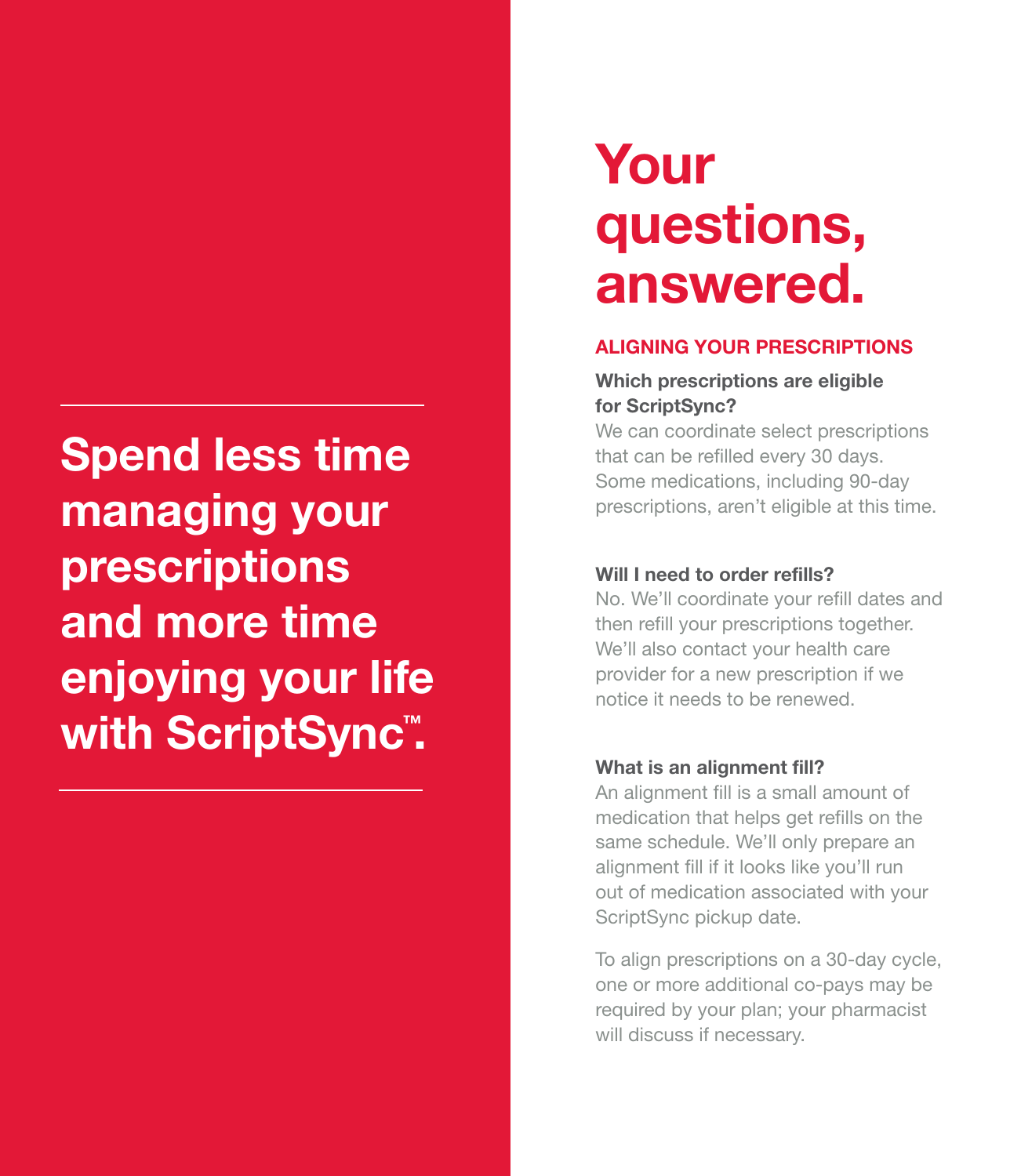#### **SCHEDULING YOUR PICKUP**

#### Can I change my ScriptSync<sup>™</sup> **pickup date?**

We'll work with you to decide on your first ScriptSync pickup date. Once ScriptSync starts, your prescriptions will be refilled on a recurring, 30-day schedule. You can work with your pharmacy team to change the date or change it online after your first ScriptSync pickup. Just prior to your ScriptSync pickup date, you will receive a call or text message\* letting you know your order is ready.

#### **What happens if I don't pick up my ScriptSync order on my ScriptSync pickup date?**

Your ScriptSync pickup date is calculated based on the date you picked up your last ScriptSync order. If you don't pick up the order within 14 days, the medications will be returned to the pharmacy shelves. At that point, you'd need to reorganize a single ScriptSync pickup date together with your pharmacy team or online at **CVS.com/ScriptSync**

#### **Does it matter if prescriptions are filled at different locations?**

Yes. At this time, we can only coordinate refills at a single CVS/pharmacy® location. If you'd like to enroll other eligible prescriptions, we can help you transfer them to that location first.

#### **MAINTAINING YOUR PRESCRIPTIONS ONLINE**

#### **How can I manage my prescriptions online?**

Visit **CVS.com/ScriptSync** to check your ScriptSync status, view upcoming refill dates, add or remove prescriptions from the service, change your ScriptSync pickup date and more. If you need additional assistance, your local pharmacy team will be happy to help.

### **COST**

#### **Does it cost anything to sign up for ScriptSync?**

No. However, to align prescriptions on a 30-day cycle, one or more additional co-pays may be required by your plan. Your pharmacist will discuss if necessary.



See more FAQs at CVS.com/ScriptSync